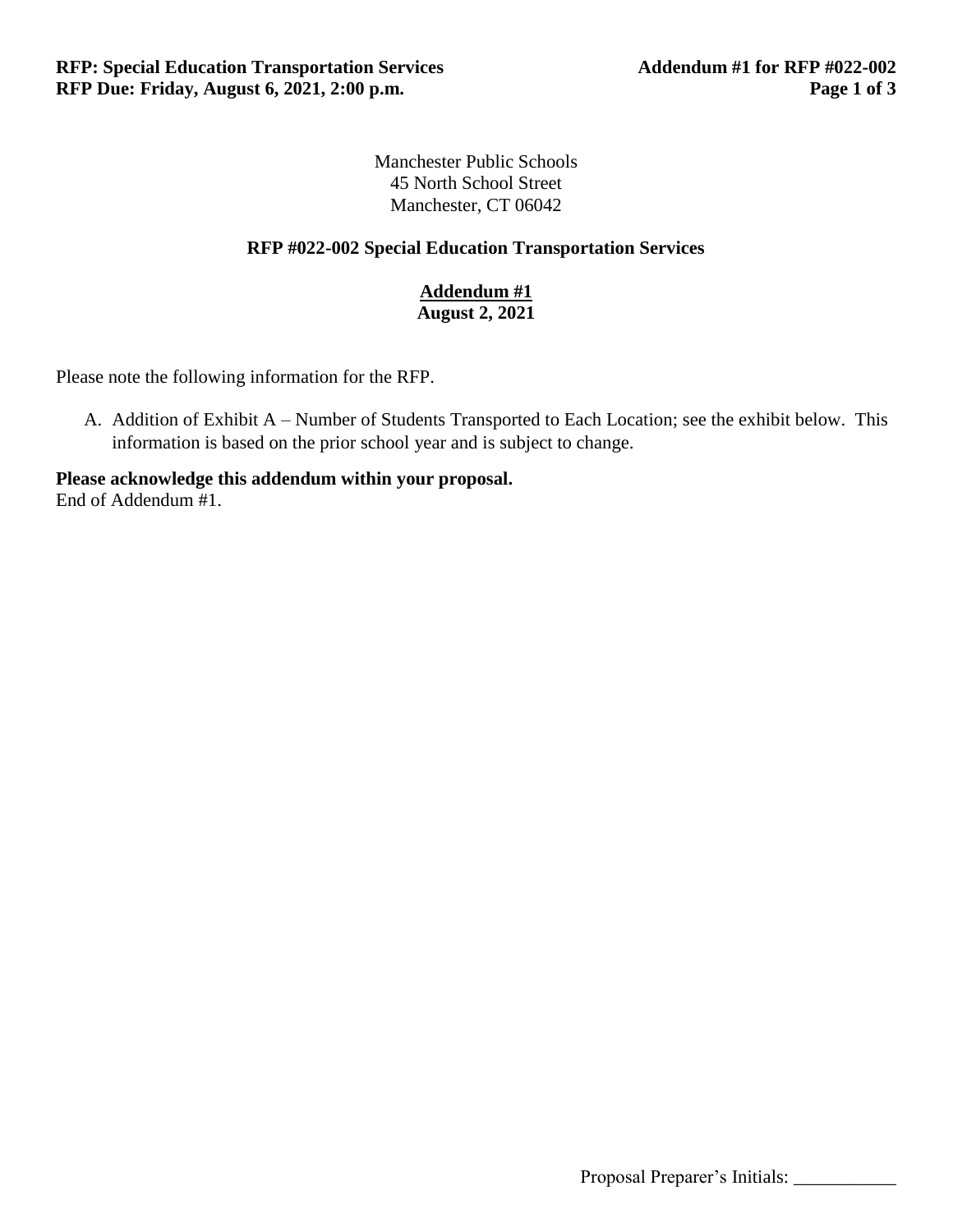$\overline{1}$ 

## **Exhibit A**

Listed below are number of students transported to each location based on data from the prior school year. This information is subject to change on an annual basis.

| <b>Name of School</b>                          | <b>Number of Students Transported</b><br>in 2020-2021 |
|------------------------------------------------|-------------------------------------------------------|
| Manchester Preschool Center - Pre-K/Head Start | 23                                                    |
| Bowers Elementary School - K-4                 | 28                                                    |
| Buckley Elementary School - PreK-4             | 33                                                    |
| Highland Park Elementary School - K-4          | 3                                                     |
| Keeney Street Elementary School - PreK-4       | 23                                                    |
| Martin Elementary School - K-4                 | 38                                                    |
| Verplanck Elementary School - K-4              |                                                       |
| Waddell Elementary School – K-4                | $\overline{2}$                                        |
| Bennet Academy $-5-6$                          | 27                                                    |
| Illing Middle School $-7-8$                    | 27                                                    |
| Manchester Middle Academy $-5-8$               | 25                                                    |
| Manchester High School $-9-12$                 | 49                                                    |
| Manchester Transition Center – 9-12            | 18                                                    |
| Manchester Regional Academy - 7-12             | $41 + 12$                                             |

| OTHER SCHOOLS LOCATED IN MANCHESTER                |                                                           |  |
|----------------------------------------------------|-----------------------------------------------------------|--|
| <b>Name of School</b>                              | <b>Number of Students Transported</b><br>in $2020 - 2021$ |  |
| Adelbrook Children's Learning Center               |                                                           |  |
| Cheney Tech                                        |                                                           |  |
| Cornerstone Christian School                       |                                                           |  |
| East Catholic High School                          |                                                           |  |
| Great Path Academy                                 |                                                           |  |
| Manchester Memorial Hospital – Clinical Day School |                                                           |  |
| <b>Odyssey Community School</b>                    |                                                           |  |
| St. Bridget's School                               |                                                           |  |
| St. James' School                                  |                                                           |  |

| OTHER SCHOOLS LOCATED OUTSIDE OF MANCHESTER |                                                           |
|---------------------------------------------|-----------------------------------------------------------|
| <b>Name of School</b>                       | <b>Number of Students Transported</b><br>in $2020 - 2021$ |
| AI Prince Tech                              |                                                           |
| American School for the Deaf                |                                                           |